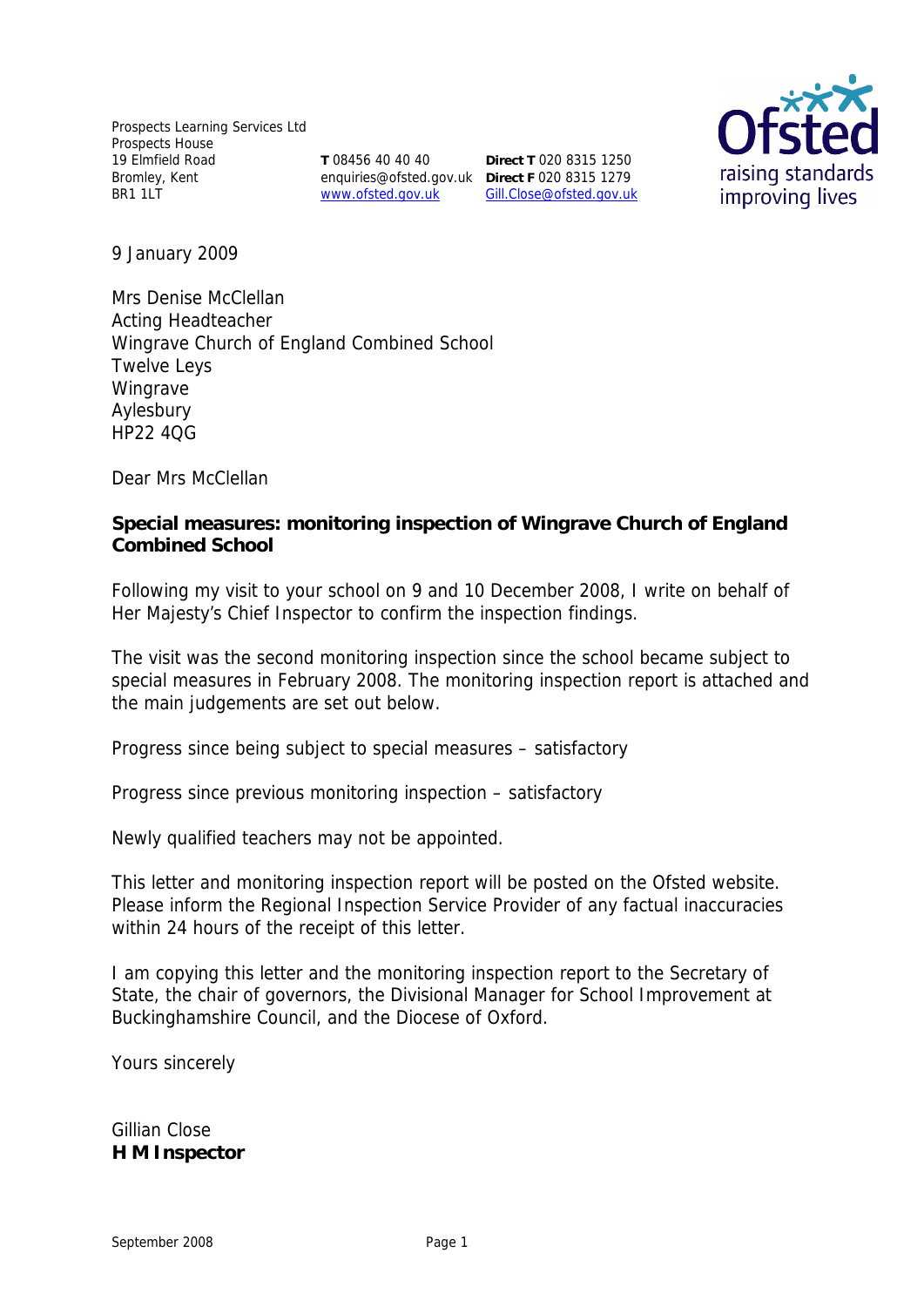

**Special measures: monitoring of Wingrave Church of England Combined School**

**Report from the second monitoring inspection on 9 and 10 December 2008**

#### **Evidence**

The inspector observed the school's work, scrutinised documents and spoke to the acting headteacher, groups of pupils, parents, the chair and vice-chair of governors, a representative from the local authority, a representative from the Diocese, and teachers.

### **Context**

A headteacher has been appointed to take up post in the summer term. New appointments enable Years 5 and 6 to be taught as separate classes and provide shared teaching of Year 1. Revised leadership and management responsibilities include a new science coordinator who joined the school this term. Personal development and well-being were not evaluated during this visit.

### **Achievement and standards**

Standards are rising. In 2008, attainment rose in the Foundation Stage. At Key Stage 1, the results show that attainment rose in mathematics, where the school's targets were met. Standards rose slightly in writing although targets were not met. In reading, standards fell slightly with one target met and another missed. The school's results for Key Stage 2 show a substantial rise in science standards, where targets were exceeded. This also represented an improvement in pupils' progress in science. The increased number of science lessons on the timetable and the greater emphasis on investigations contributed to it. The Key Stage 2 results rose slightly in mathematics and were maintained in English.

The school's records from monitoring lessons show that pupils' progress during lessons continues to improve. One aspect of this improvement is that no lessons this term were judged to be inadequate. The monitoring also identified a number of lessons in which some pupils made less progress than they should have, in particular some higher and lower attainers. The school's new assessment system shows that most Year 3, 4 and 6 pupils are making at least expected progress during Key Stage 2. It revealed that too many Year 5 pupils had previously made less than expected progress since Key Stage 1, particularly in writing and mathematics. The school has taken appropriate steps and progress is now improving.

Progress since the last visit on the areas for improvement:

 raise standards and increase the progress made in lessons, especially in Years 3 to 6 – satisfactory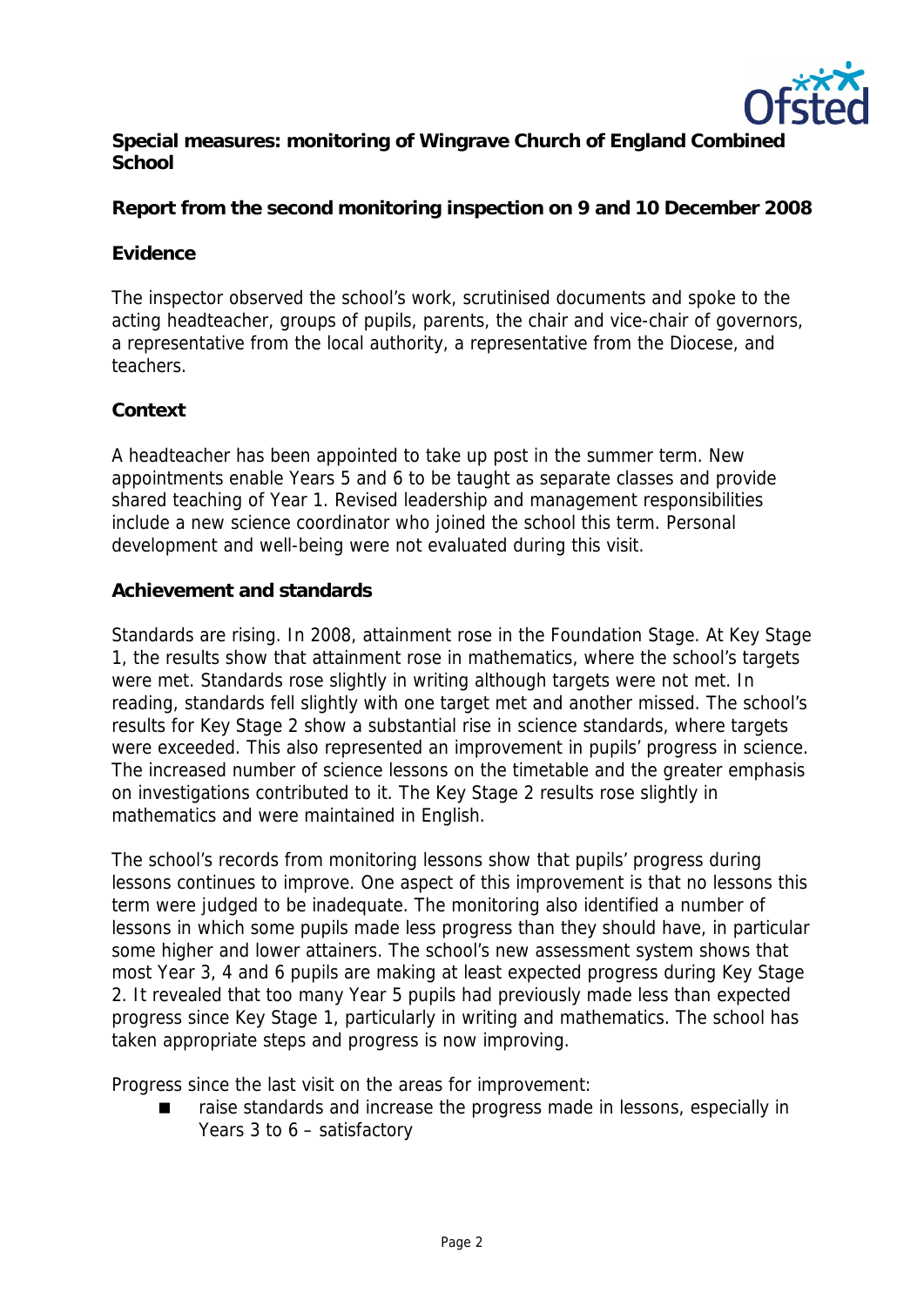

# **Quality of provision**

Pupils report that they find work more challenging this term, but that there are still times when parts of the work are too easy for some of them. Use of time in lessons has improved with less time allocated to listening at the beginning and more for pupils to spend on individual or group work. Sometimes the introductions are still too long and do not stretch everyone. Work in science is more active; pupils find this more interesting and more demanding than previously.

The school has recently introduced a number of appropriate new procedures but it is too soon to evaluate their impact.

Use of the assessment and tracking system is improving. Drawing on a range of evidence rather than just on test results, teachers have this term made their first judgements of pupils' levels in English and mathematics. Training by the local authority has assisted them with this and, as a result, their assessment skills are increasing in these subject areas. In science, assessments have not been made. Appropriately demanding expectations have been set and the tracking system is used effectively to identify where progress falls below them. However, until the tracked information includes more than one set of reliable attainment data for each pupil, their progress, both recent and throughout the key stage, cannot be evaluated from it. Pupils know the National Curriculum levels they are achieving from reports and tests although they do not have a broader overview of the requirements of the next level or of how their targets contribute to achieving them.

The first pupil progress meetings have taken place for each class. Staff discussed each pupil's progress and identified key areas for development for those who were not doing well enough. Teachers are building into their planning some support to address these areas, but systematic methods for following them up and for tracking the impact on progress each term have not been developed. National Curriculum levels are not recorded on lesson plans to show the degree of challenge of the expectations for different groups of pupils.

Pupils have recently been given individual targets in English and mathematics that they find helpful in focusing some of their work. There is differing use of them, and of class targets, for pupils to assess their own learning. Sometimes the targets are not pertinent to the current work so cannot be used by pupils or teachers. Parents welcome the information provided in these initial targets but it is early days to evaluate how effectively they are updated and contribute to pupils' progress.

Pupils continue to make an overall assessment of how well they have done in a lesson although this is not reliably informed by robust success criteria. The marking system has been tightened up and pupils receive more helpful feedback. There are generally suitable arrangements for them to follow this up until they are successful.

Teachers' skills in enhancing pupils' progress through guided reading are developing, with the help of some recent support from the local authority.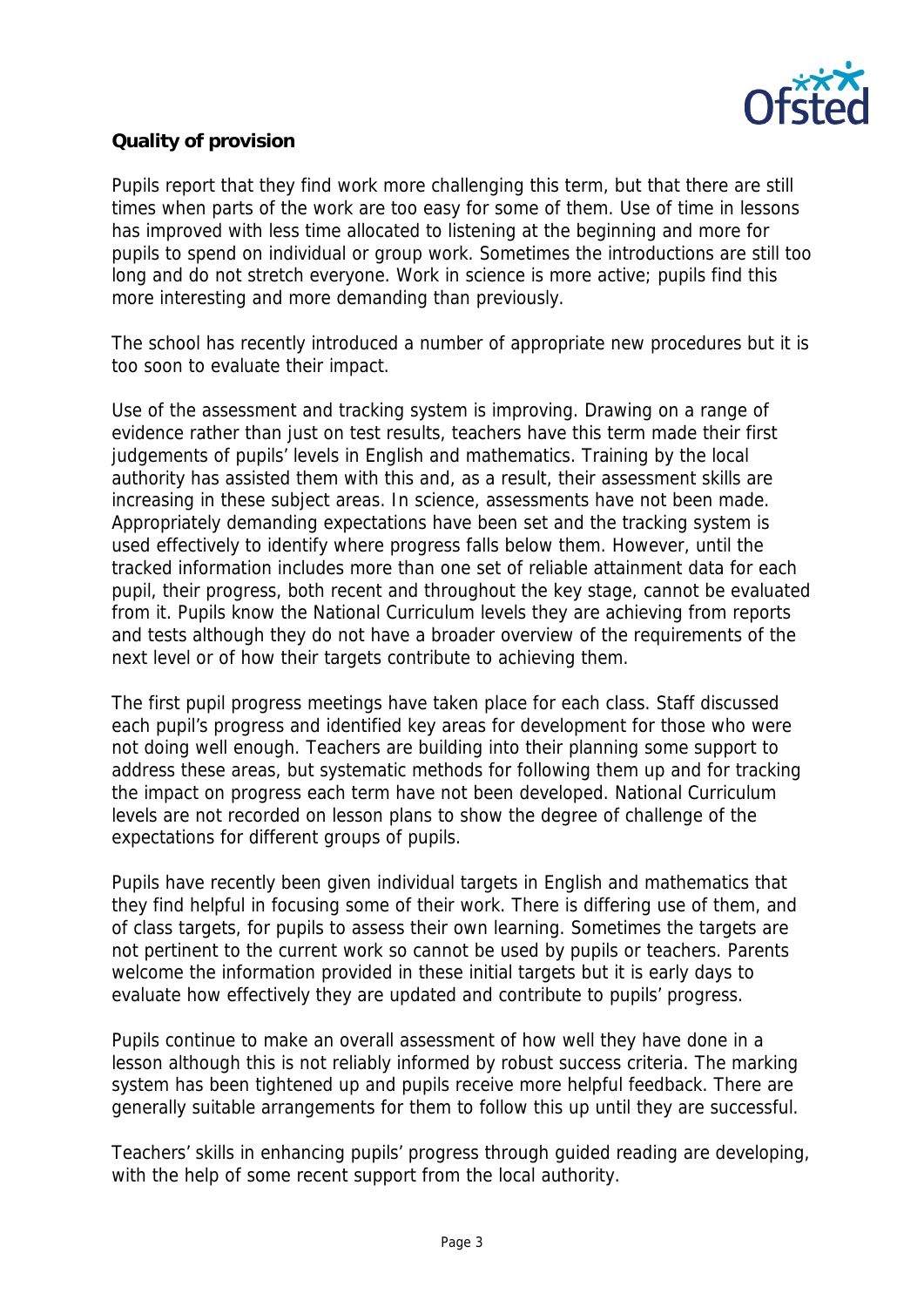

The minor safeguarding issue identified at the previous visit has been addressed appropriately. Procedures for checking for criminal records are secure.

Progress since the last visit on the areas for improvement:

- ensure that teachers set suitably challenging tasks matched to pupils' needs – satisfactory
- use information on pupils' academic progress more effectively to improve teaching, particularly in Years 3 to 6 – satisfactory

### **Leadership and management**

The acting headteacher has successfully drawn together the staff, who report stronger morale and team spirit. These are underpinning improvements for the pupils. Changes in staffing have also improved teaching quality. The senior management team is developing effectively towards providing continuity when the new headteacher takes up her post. Its members evaluate lessons accurately and identify appropriate areas for development. Both this and monitoring by the acting headteacher have led to improvements in teaching, and the school recognises the need for greater consistency of quality. It has devised a sheet for keeping a more focused track of support and improvement in the identified areas for development. Leaders and managers, together with the local authority, have contributed to the satisfactory progress made since the last visit on the areas for improvement.

Support and development in English and mathematics have played a part in the improvements in teaching and assessment in these areas, but not their strategic leadership. In science, there has been less effective support. The coordinator has made some analysis of needs as a result of which she has identified new approaches and the need to develop assessment skills in science throughout the school. Roles in other subjects have been clarified through generic job descriptions but are less well developed.

The quality of governance has continued to make substantial strides forward. The school has developed a more detailed action plan, with success criteria expressed more sharply in terms of impact. Governors have revised their committee structure to facilitate monitoring of progress in each area of this action plan. Through improved links with the school and increased awareness of their roles, they have sharpened their challenge when monitoring it. They have begun to collect first-hand evidence from visits to probe the impact of these actions. Governors have carried out a very thorough appointment process to secure the new headteacher.

Progress since the last visit on the areas for improvement:

 ensure that leaders and managers at all levels are aware of and carry out their roles and responsibilities, particularly in raising standards, effectively – satisfactory